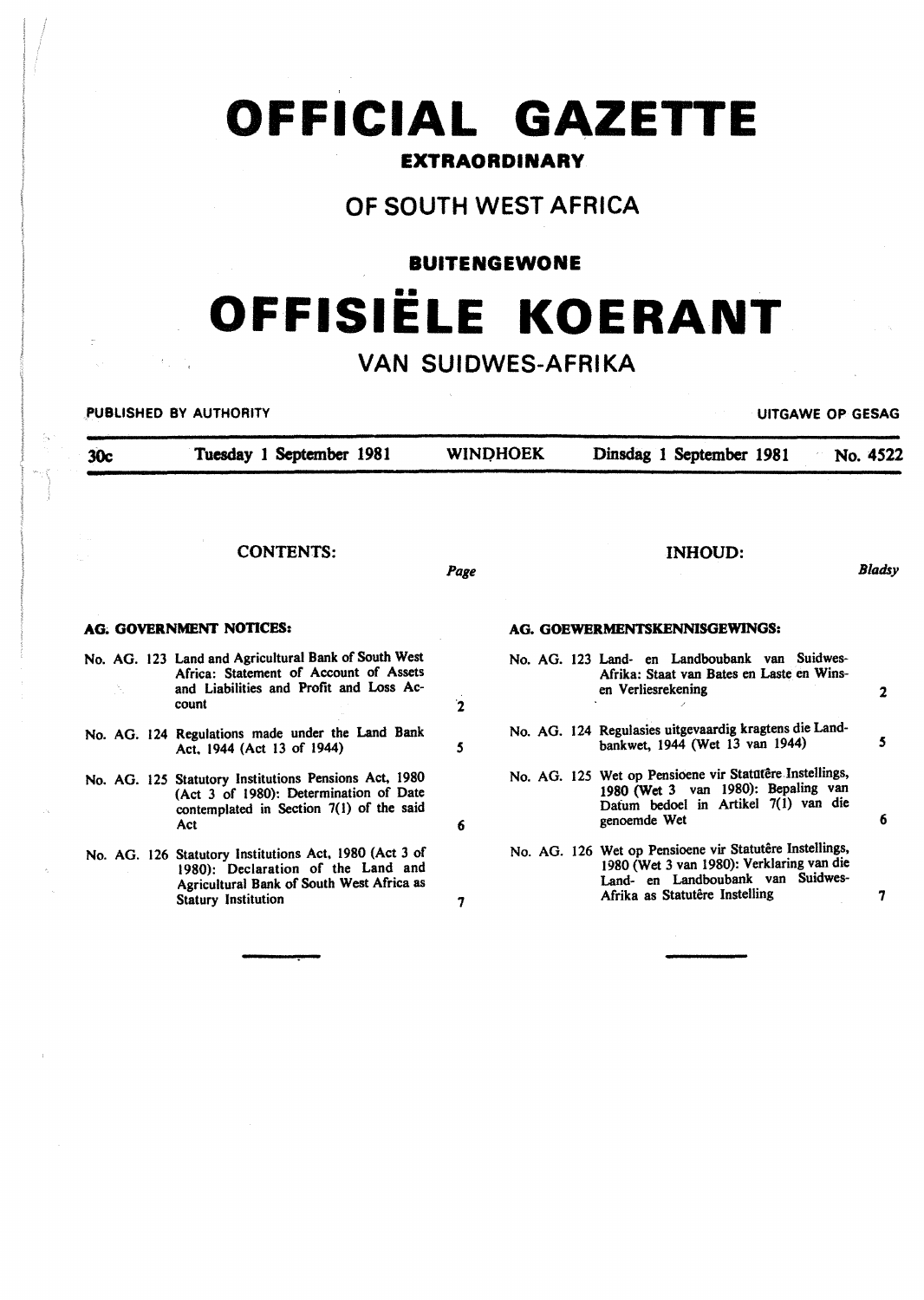# Government Notices

Office of the

#### ADMINISTRATOR-GENERAL FOR THE TERRITORY OF SOUTH WEST AFRICA

#### DEPARTEMENT VAN FINANSIES

No. AG. 123 1981

#### LAND- EN LANDBOUBANK VAN SUIDWES-AFRIKA: STAAT VAN BATES EN LASTE EN WINS- EN VERLIESREKENING

Ingevolge artikel 65(1) van die Landbankwet, 1944 (Wet 13 van 1944), word 'n staat waarin vermeld word

- (a) die bates en laste van die Land- en Landboubank van Suidwes-Afrika op 31 Maart 1981; en
- (b) die wins- en verliesrekening van genoemde Bank vir die tydperk l April 1980 tot 31 Maart 1981,

hierby vir algemene kennisname gepubliseer.

D. J. HOUGH

Administrateur-generaal Windhoek, 27 Augustus 1981

# DEPARTMENT OF FINANCE

No. AG. 123 1981

#### LAND AND AGRICULTURAL BANK OF SOUTH WEST AFRICA: STATEMENT OF ACCOUNT OF ASSETS AND LIABILITIES AND PROFIT AND LOSS ACCOUNT

In terms of section 65( 1) of the Land Bank Act, 1944 (Act 13 of 1944), a statement of account showing  $-$ 

- (a) the assets and liabilities of the Land and Agricultural Bank of South West Africa on 31 March 1981; and
- (b) the profit and loss account for the period 1 April 1980 to 31 March 1981,

is hereby published for general information.

D. J. HOUGH

Administrator-General Windhoek, 27 August 1981

Kantoor van die

Goewermentskennisgewings

ADMINISTRATEUR-GENERAAL VIR DIE GEBIED SUIDWES-AFRIKA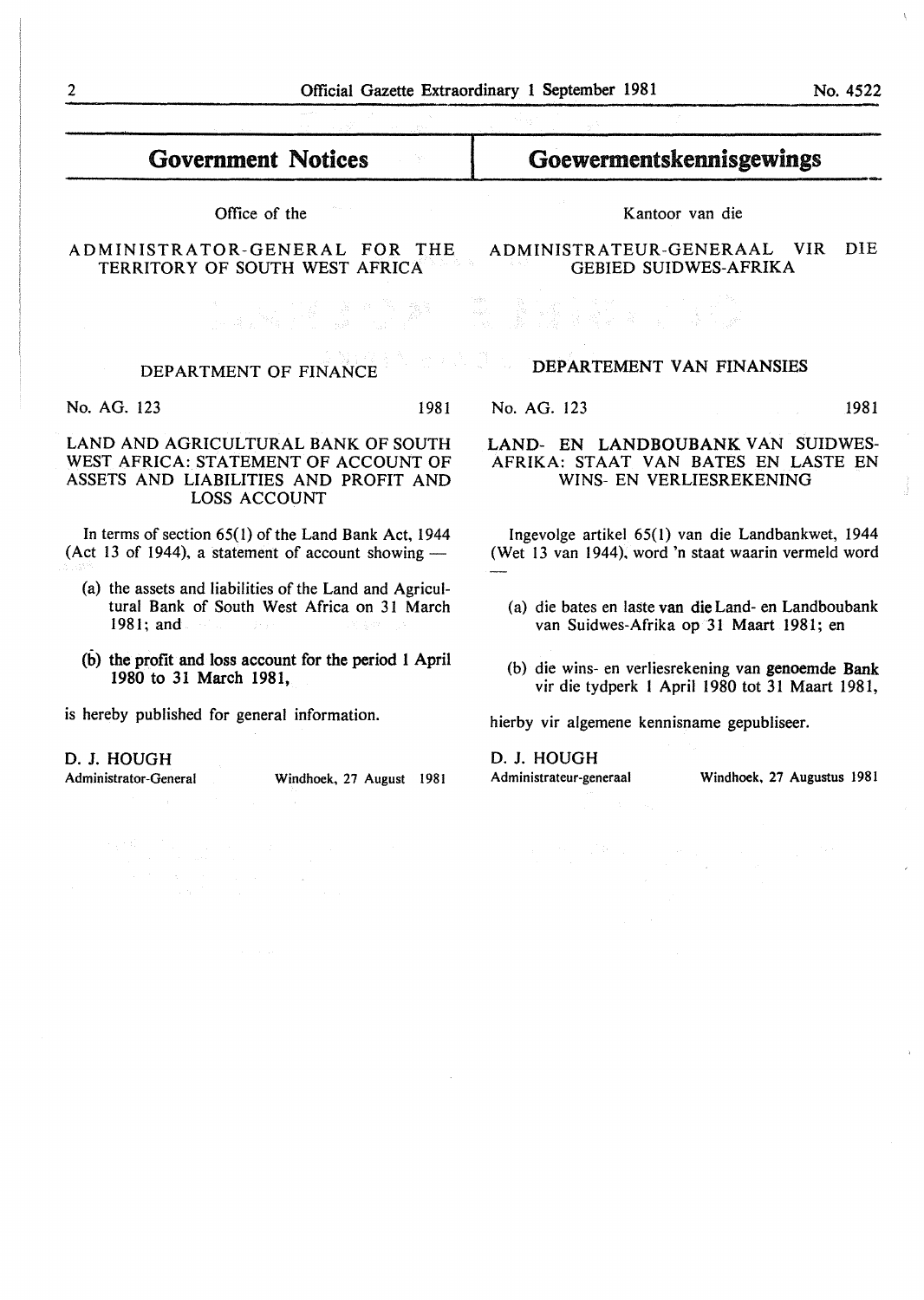LAND AND AGRICULTURAL BANK OF SOUTH WEST AFRICA

STATEMENT OF ASSETS AND LIABILITIES AS AT 31st MARCH 1981

 $\ddot{\phantom{a}}$ 

|                                                                                                                                                                                                                                                                                                                                                                                                                                                                                                                                                       | LIABILITIES                                                                                                                                                      |                                                                                                                              |
|-------------------------------------------------------------------------------------------------------------------------------------------------------------------------------------------------------------------------------------------------------------------------------------------------------------------------------------------------------------------------------------------------------------------------------------------------------------------------------------------------------------------------------------------------------|------------------------------------------------------------------------------------------------------------------------------------------------------------------|------------------------------------------------------------------------------------------------------------------------------|
| 31/3/1980<br>$(3$ months)                                                                                                                                                                                                                                                                                                                                                                                                                                                                                                                             |                                                                                                                                                                  | 31/3/81                                                                                                                      |
| R40 500 000<br>R 1 284 491<br>R <sub>11</sub> 167 695<br>R <sub>12</sub> 500 000<br>900 000<br>R<br>R 2 488 737<br>120 996<br>R<br>R.<br>560 782<br>R69 522 701                                                                                                                                                                                                                                                                                                                                                                                       | Capital Funds<br>Special Capital Grant<br>Reserve Fund<br>Debentures R.S.A. Land Bank<br>Bills Payable<br>Deposits<br>Pension Fund - Deposit<br>Sundry Creditors | R44 784 492<br>R.<br>R12 919 846<br>R 9 500 000<br>R 6 800 000<br>R 3 730 746<br>R<br>161 400<br>R<br>596 535<br>R78 493 019 |
|                                                                                                                                                                                                                                                                                                                                                                                                                                                                                                                                                       | <u>ASSETS</u>                                                                                                                                                    |                                                                                                                              |
|                                                                                                                                                                                                                                                                                                                                                                                                                                                                                                                                                       | Loans to Farmers:                                                                                                                                                |                                                                                                                              |
| R60 698 297<br>27 968<br>R<br>R<br>٠                                                                                                                                                                                                                                                                                                                                                                                                                                                                                                                  | Long-term - mortgage loans<br>- charge loans<br>Intermediate (Section 34) Loans                                                                                  | R65 196 502<br>R 22 922<br>R<br>251 210                                                                                      |
| 407 960<br>R                                                                                                                                                                                                                                                                                                                                                                                                                                                                                                                                          | Loans to Co-Operatives:<br>Long-term - mortgage loans                                                                                                            | R 469 986                                                                                                                    |
| R 5 604 928                                                                                                                                                                                                                                                                                                                                                                                                                                                                                                                                           | Short term - cash credits                                                                                                                                        | R 9 652 000                                                                                                                  |
| R 2 105 020<br>R<br>- 1<br>R<br>637 222<br>R<br>41 305<br>R69 522 701                                                                                                                                                                                                                                                                                                                                                                                                                                                                                 | Sundry debtors<br>Bank premises<br>Other assets<br>Cash in Banks                                                                                                 | R 2 417 387<br>R<br>62 001<br>R<br>372 292<br>R 48 719<br>R78 493 019                                                        |
|                                                                                                                                                                                                                                                                                                                                                                                                                                                                                                                                                       |                                                                                                                                                                  |                                                                                                                              |
| PROFIT AND LOSS ACCOUNT FOR THE PERIOD ENDED 31st MARCH 1981                                                                                                                                                                                                                                                                                                                                                                                                                                                                                          |                                                                                                                                                                  |                                                                                                                              |
|                                                                                                                                                                                                                                                                                                                                                                                                                                                                                                                                                       | INCOME                                                                                                                                                           |                                                                                                                              |
| 31/3/1980<br>$(3$ months)                                                                                                                                                                                                                                                                                                                                                                                                                                                                                                                             |                                                                                                                                                                  |                                                                                                                              |
| R<br>7317<br>R<br>791 860<br>R<br>10 667<br>R<br>809 844                                                                                                                                                                                                                                                                                                                                                                                                                                                                                              | Fees of office and commission<br>Interest<br>Sundries                                                                                                            | 41 486<br>R<br>R 3 824 479<br>46 843<br>R<br>R 3 912 808                                                                     |
|                                                                                                                                                                                                                                                                                                                                                                                                                                                                                                                                                       | EXPENDITURE                                                                                                                                                      |                                                                                                                              |
| 443 642<br>R<br>R<br>131 088<br>R<br>- 4546<br>R<br>230 568<br>R<br>809 844                                                                                                                                                                                                                                                                                                                                                                                                                                                                           | Interest<br>Administration costs<br>Depreciation of assets<br>Balance to Reserve fund                                                                            | R 1 251 572<br>$\mathbb{R}$<br>848 785<br>R<br>86 316<br>R 1 724 135<br>R 3 912 808                                          |
| We hereby certify that these statements have been compiled from the books of the Bank and<br>to the best of our knowledge and belief are correct.                                                                                                                                                                                                                                                                                                                                                                                                     |                                                                                                                                                                  |                                                                                                                              |
| embers of the Board)                                                                                                                                                                                                                                                                                                                                                                                                                                                                                                                                  |                                                                                                                                                                  | General Manager<br><b>DYET</b><br>Accountant                                                                                 |
| <b>WINDHOEK</b><br>19 MAY 1981.                                                                                                                                                                                                                                                                                                                                                                                                                                                                                                                       |                                                                                                                                                                  |                                                                                                                              |
| The above Statement of Assets and Liabilities has been audited in accordance with the provisions of<br>section 42(4) of the Exchequer and Audit Act, No. 66 of 1975, as amended by Proclamation (R.S.A.) 85 of<br>1979 read with section 68 of the Land Bank Act, No. 13 of 1944, as applicable to the Land and Agricultural<br>Bank of South West Africa in terms of Proclamation No. 147 of 1979, and, in my opinion it has been drawn up<br>as to reflect a true and fair view of the financial affairs of the Land and Agricultural Bark of South |                                                                                                                                                                  |                                                                                                                              |

West Africa. **Il a l'aux de la Cuvale agues** 

**3** 

 $\overline{\phantom{a}}$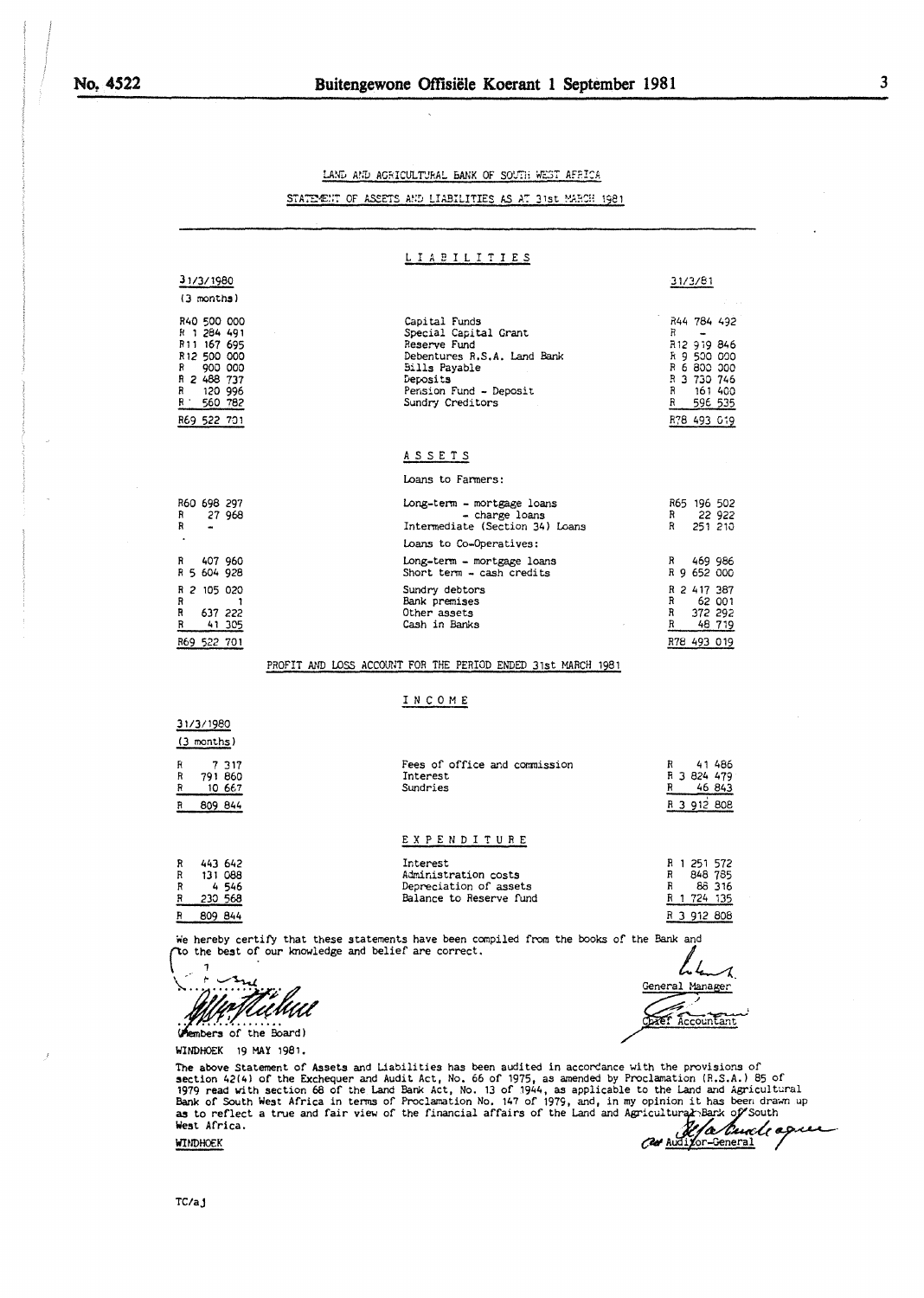#### LAND- EN LANDBOUBANK VAN SUIDWES-AFRIKA

#### STAAT. VAN BATES EN LASTE SOOS OP 31 MAART 1981



WINDHOEK 19 Mei 1981

Bostaande Staat van Bates en Laste is ingevolge die bepalings van Artikel 42(4) van die Skatkis- en Ouditwet,<br>No. 66 van 1975, soos gewysig by Proklamasie (R.S.A.) 85 van 1979 en gelees met artikel 68 van die Landtank=<br>wet

Ma Duce le 09. un

WINDHOEK

TC/aj

À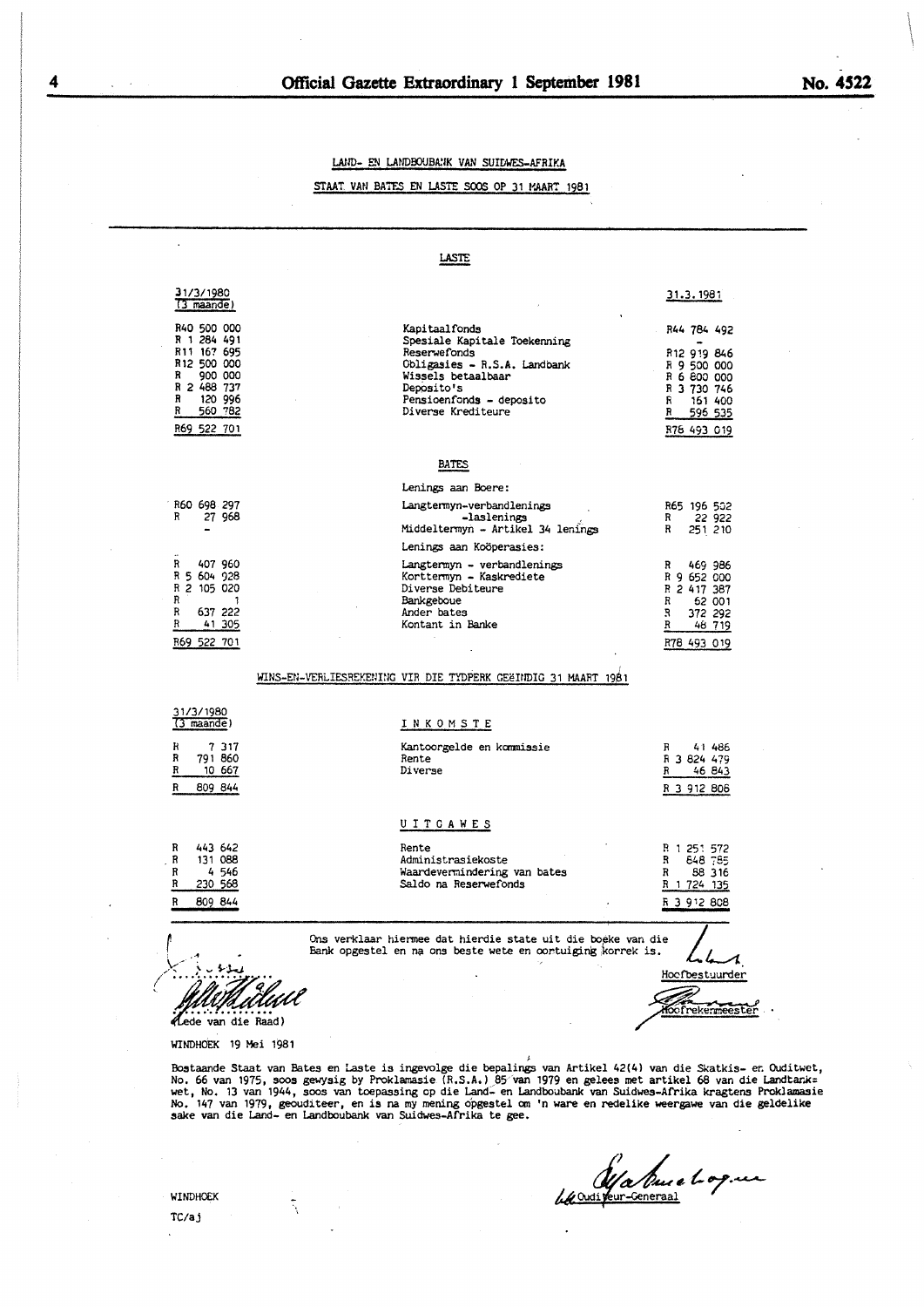No. AG. 124 1981

#### REGULATIONS MADE UNDER THE LAND BANK ACT, 1944 (ACT 13 OF 1944)

The Administrator-General has, under section 69 of the Land Bank Act, 1944 (Act 13 of 1944), made theregulations set out in the Schedule.

#### **SCHEDULE**

*Substitution of regulation 2 of Chapter IV of the regulations published by Government Notice R.585 of 1964* 

I. The following regulation is hereby substituted for regulation 2 of Chapter IV of the regulations published by Government Notice R.585 of 26 April 1964 (hereinafter referred to as the regulations):

#### *"Membership*

2. ( 1) Every official, excluding an official obliged to be a member of the Statutory Institutions Pension Fund established by section 2 of the Statutory Institutions Pensions Act, 1980 (Act 3 of 1980), under the pensionable age, shall, subject to the provisions of these regulations, become a member of the Fund as from the date of his permanent appointment.

- (2) (a) A member shall, while he remains in the service, subject to the provisions of paragraph  $(b)$ , not be permitted to withdraw as member of the Fund.
	- (b) The membership of a member who for any reason leaves the service or who becomes obliged to be a member of the said Satutory Institutions Pension Fund shall, with due regard to the provisions of these regulations, terminate with effect from the date on which he so leaves the service or becomes so obliged.".

*Amendment of regulation 26 of the regulations published by Government Notice R.585 of 1964* 

2. Regulation 26 of the regulations is hereby amended by the addition of the following subregulation, the existing regulation becoming subregulation (1):

 $(2)$  In respect of a member whose membership terminated under regulation  $2(2)(b)$  by virtue thereof that he became obliged to be a member of the Statutory Institutions Pension Fund established by section 2 of the Statutory Institutions Pensions Act, 1980 (Act 3 of 1980), there shall be paid from the No. AG. 124 1981

#### REGULASIES UITGEV AARDIG KRAGTENS DIE LANDBANKWET, 1944 (WET 13 VAN 1944)

Die Administrateur-generaal bet kragtens artikel 69 van die Landbankwet, 1944 (Wet 13 van 1944), die regulasies vervat in die Bylae uitgevaardig.

#### BYLAE

*Vervanging van regulasie 2 van Hoofstuk IV van die regulasies afgekondig by Goewermentskennisgewing R.585 van 1964* 

1. Regulasie 2 van Hoofstuk IV van die regulasies afgekondig by Goewermentskennisgewing R.585 van 26 April 1964 (hieronder die regulasies genoem) word hierby deur die volgende regulasie vervang:

'' *Lidmaatskap* 

2. (1) Elke amptenaar, uitgesonderd 'n amptenaar wat verplig is om 'n lid te wees van die Statutêre Instellingspensioenfonds by artikel 2 van die Wet op Pensioene vir Statutêre Instellings, 1980 (Wet 3 van 1980), ingestel, wat onder die pensioenleeftyd is, word, met inagneming van die bepalings van hierdie regulasies, 'n lid van die Fonds vanaf die datum van sy permanente aanstelling.

- (2) (a) Solank 'n lid in die diens bly, word hy, behoudens die bepalings van paragraaf (b), nie toegelaat nie om hom as 'n lid van die Fonds te onttrek.
- (b) 'n Lid wat om die een of ander rede uit diens tree of verplig word om 'n lid van genoemde Statutêre Instellingspensioenfonds te wees se lidmaatskap word, met inagneming van die bepalings van hierdie regulasies, met ingang van die datum waarop hy aldus uit diens tree of aldus verplig word, beëindig.".

*Wysiging van regulasie 26 van die regulasies afgekondig by Goewermentskennisgewing R.585 van 1964* 

2. Regulasie 26 van die regulasies word hierby gewysig deur die volgende subregulasie by te voeg, terwyl die bestaande regulasie subregulasie (1) word:

(2) Daar word ten opsigte van 'n lid wie se lidmaatskap kragtens regulasie  $2(2)(b)$  geëindig het uit hoofde daarvan dat hy verplig geword bet om 'n lid van die Statutêre Instellingspensioenfonds by artikel 2 van die Wet op Pensioene vir Statutêre Instellings, 1980 (Wet 3 van 1980), ingestel te wees, uit die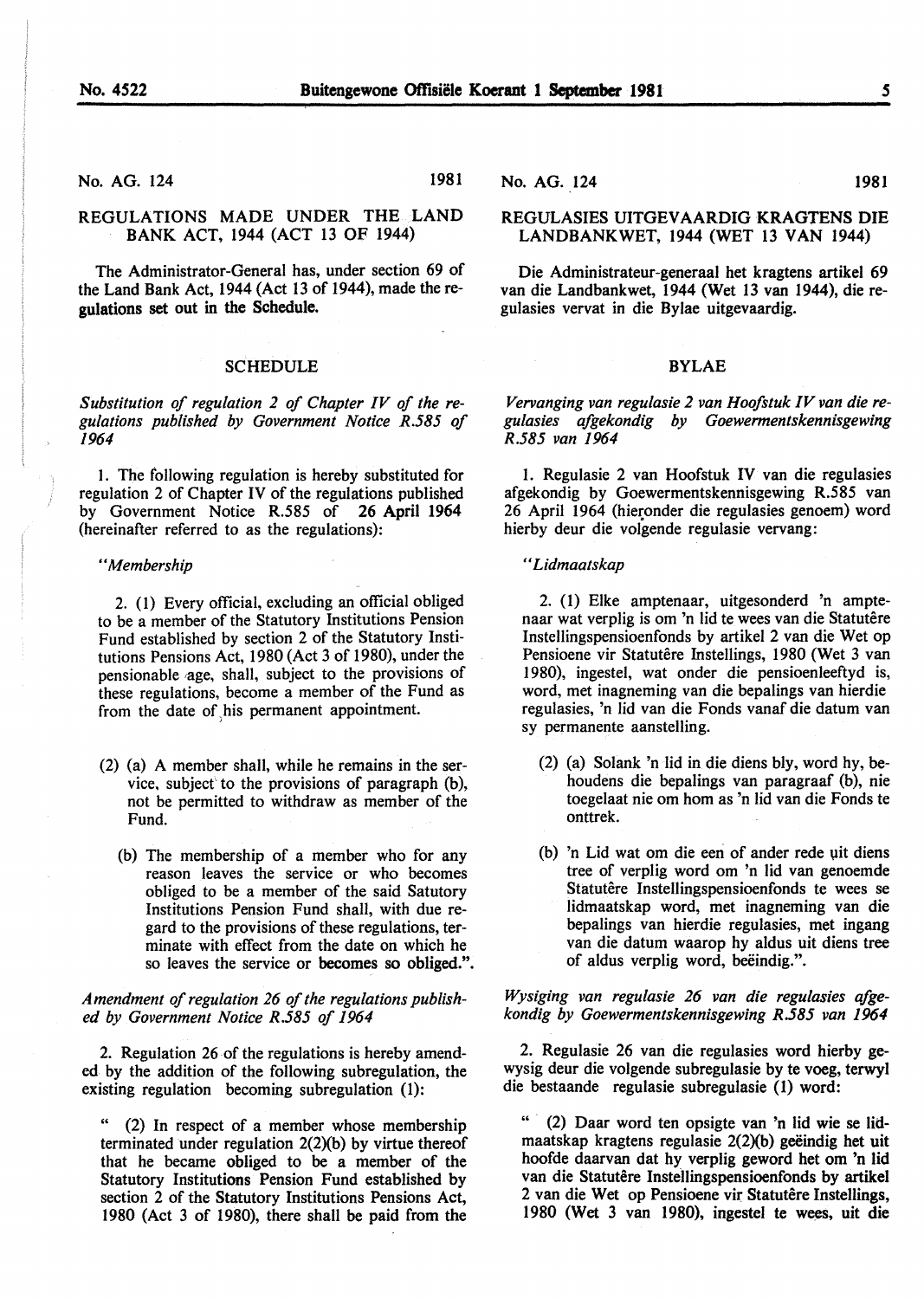Fund to the said Statutory Institutions Pensions Fund an amount calculated in accordance with the formula $-$ 

BXRXKX4

in which  $-$ 

factor B represents half the sum of the annual pensionable emoluments of such member on the date on which he became a member of the Fund and the annual pensionable emoluments on the date on which his membership terminated;

factor R represents his pensionable service (cal- 'culated by the year and a portion of a year); and

factor K represents 7 percent, in the case of a male member, or 5 persent, in the case of a female member.".

#### *Date of commencement*

3. These regulations shall come into operation on 1 September 1981.

Fonds aan bedoelde Statutêre Instellingspensioenfonds betaal 'n bedrag bereken ooreenkomstig die formule -

#### BXRXKX4

waarin —

faktor B die helfte is van die som van die jaarlikse pensioengewende verdienste van die lid op die datum waarop hy lid van die Fonds geword het en die jaarlikse pensioengewende verdienste op die datum waarop sy lidmaatskap geëindig het;

faktor R sy pensioengewende diens (bereken by die jaar en 'n gedeelte van 'n jaar) is; en

faktor K, in die geval van 'n manlike lid, 7 persent, of, in die geval van 'n vroulike lid, *5* persent is.".

#### *Datum van inwerkingtreding*

3. Hierdie regulasies tree op 1 September 1981 in werking.

1981 **No. AG.** 125 1981

D. J. HOUGH

#### STATUTORY INSTITUTIONS PENSIONS ACT, 1980 (ACT 3 OF 1980): DETERMINATION OF DATE CONTEMPLATED IN SECTION 7(1) OF THE SAID ACT

Under the powers vested in me by section 7(1) of the Statutory Institutions Pensions Act, 1980 (Act 3 of 1980), I hereby specify that all rights and duties, existing as well as accruing, of the Authorities' Service Pension Fund and the Authorities' Service Superannaution Fund established under section 2 of the Black Authorities' Service Pensions Act, 1971 (Act 6 of 1971), in respect of any person who was residing in the territory of South West Africa on I July 1980 and who on that date would have been entitled to any annuity, allowance or bonus by reason of his, or in the case of a widow, her deceased spouse's membership of any such fund failing anything to the contrary in any law contained, shall as from the said date be the rights and duties of the Statutory Institutions Pensions Fund established by section 2 of the Statutory Institution Pensions Act, 1980 (Act 3 of 1980).

Administrator-General Windhoek. 27 August 1981

No. AG. 125 1981

#### WET OP PENSIOENE VIR STATUTERE IN-STELLINGS, 1980 (WET 3 VAN 1980): BEPALING VAN DATUM BEDOEL IN ARTIKEL 7(1) VAN DIE GENOEMDE WET

Kragtens die bevoegdheid my verleen by artikel 7(1) van die Wet op Pensioene vir Statutêre Instellings, 1980 (Wet 3 van 1980), bepaaLek hierby dat aile bestaande sowel as opgeloopte regte en verpligtinge van die Owerheidsdienspensioenfonds en die Owerheidsdienssuperannuasiefonds ingestel ingevolge artikel 2 van die Wet op Pensioene vir Swart Owerheidsdiens, 1971 (Wet 6 van 1971), ten opsigte van 'n persoon wat op 1 Julie 1980 in die gebied Suidwes-Afrika woonagtig was en op daardie datum op 'n jaargeld, toelae of bonus op grond van sy, of in die geval van 'n weduwee, haar oorlede eggenoot se lidmaatskap van enige sodanige fonds geregtig sou gewees het by ontstentenis van andersluidende bepalings, vanaf bedoelde datum die regte en verpligtinge van die Statutêre Instellingspensioenfonds ingestel by artikel 2 van die Wet op Pensioene vir Statutêre Instellings, 1980 (Wet 3 van 1980), is.

# D. J. HOUGH

Administrateur-generaal Windhoek, 27 Augustus 1981